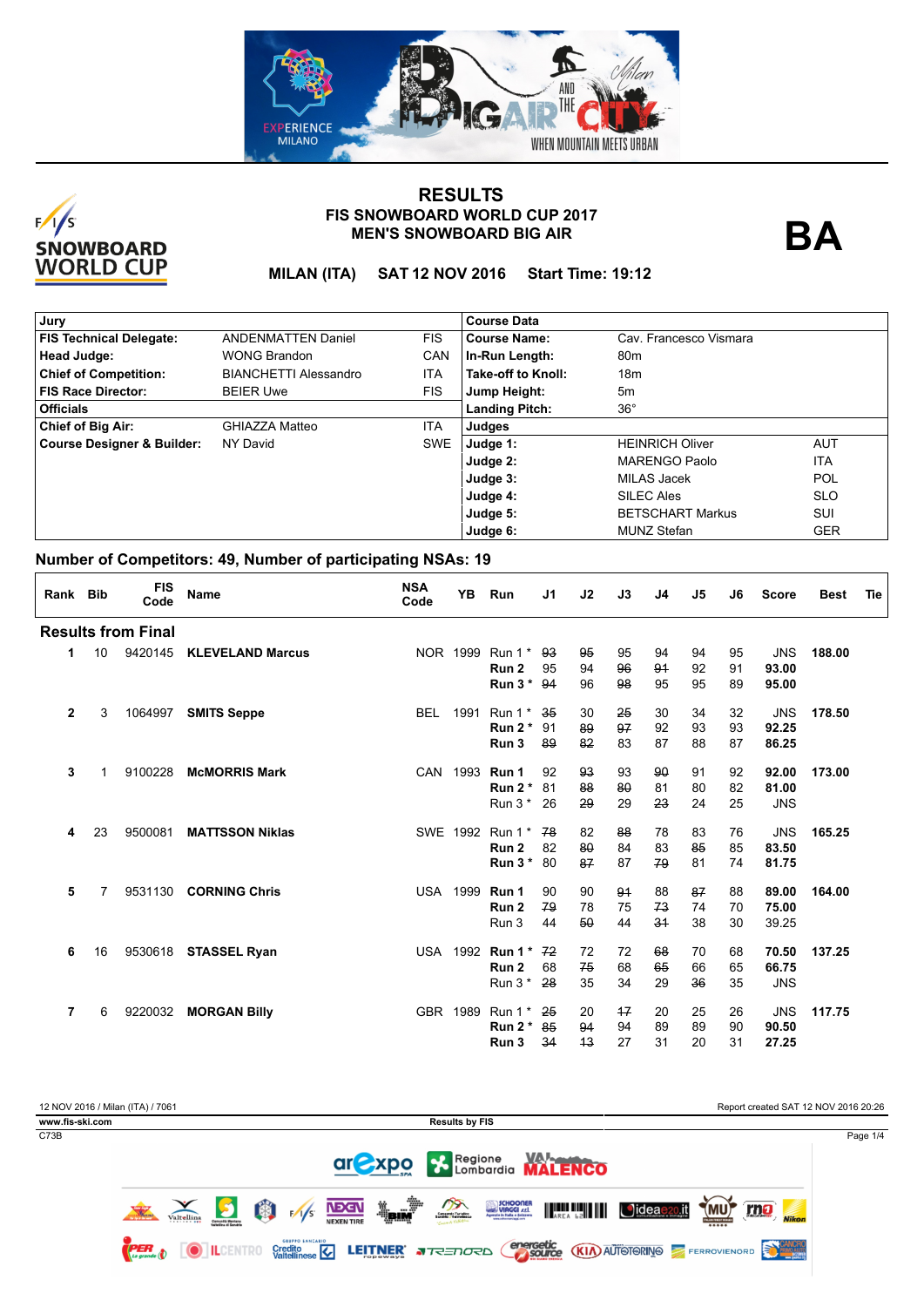



**BA**

**MILAN (ITA) SAT 12 NOV 2016 Start Time: 19:12**

| Rank Bib |    | <b>FIS</b><br>Code                | <b>Name</b>                | <b>NSA</b><br>Code | ΥB   | Run              | J1 | J2 | J3 | J4 | J5 | J6 | <b>Score</b> | <b>Best</b> | Tie |
|----------|----|-----------------------------------|----------------------------|--------------------|------|------------------|----|----|----|----|----|----|--------------|-------------|-----|
| 8        | 33 |                                   | 9060003 de BUCK Sebbe      |                    |      | BEL 1995 Run 1   | 56 | 58 | 60 | 62 | 69 | 64 | 61.00        | 96.00       |     |
|          |    |                                   |                            |                    |      | Run $2^*$        | 26 | 31 | 24 | 34 | 23 | 33 | <b>JNS</b>   |             |     |
|          |    |                                   |                            |                    |      | Run 3 * 30       |    | 32 | 40 | 38 | 33 | 37 | 35.00        |             |     |
| 9        | 49 |                                   | 9480392 MAMAEV Anton       |                    |      | RUS 1997 Run 1 * | 22 | 45 | 20 | 26 | 29 | 28 | <b>JNS</b>   | 88.00       |     |
|          |    |                                   |                            |                    |      | Run $2^*$        | 55 | 52 | 60 | 63 | 60 | 62 | 59.25        |             |     |
|          |    |                                   |                            |                    |      | Run 3            | 31 | 37 | 22 | 27 | 30 | 27 | 28.75        |             |     |
| 10       | 24 |                                   | 9510288 BOESIGER Jonas     | SUI                |      | 1995 Run 1 *     | 32 | 40 | 37 | 46 | 42 | 48 | 41.25        | 41.25       |     |
|          |    |                                   |                            |                    |      | Run 2 *          | 36 | 39 | 39 | 43 | 39 | 45 | <b>JNS</b>   |             |     |
|          |    |                                   |                            |                    |      | Run 3            |    |    |    |    |    |    | <b>DNS</b>   |             |     |
|          |    | <b>Results from Qualification</b> |                            |                    |      |                  |    |    |    |    |    |    |              |             |     |
| 11       | 46 |                                   | 9290338 BOGGIO Davide      | <b>ITA</b>         | 1999 | Run 1            | 83 | 83 | 84 | 76 | 77 | 77 | 80.00        | 86.75       |     |
|          |    |                                   |                            |                    |      | Run <sub>2</sub> | 86 | 94 | 91 | 85 | 85 | 82 | 86.75        |             |     |
|          | 12 |                                   |                            | <b>FIN</b>         |      | 1992 Run 1       | 84 | 87 |    | 86 | 84 | 83 |              | 86.50       |     |
| 12       |    |                                   | 9180063 TONTERI Roope      |                    |      |                  |    |    | 89 |    |    |    | 85.25        |             |     |
|          |    |                                   |                            |                    |      | Run 2            | 85 | 87 | 88 | 89 | 86 | 84 | 86.50        |             |     |
| 13       | 14 |                                   | 9510319 THOENEN Moritz     | SUI                |      | 1996 Run 1       | 85 | 87 | 85 | 86 | 86 | 86 | 85.75        | 85.75       |     |
|          |    |                                   |                            |                    |      | Run 2            | 87 | 86 | 84 | 86 | 85 | 83 | 85.25        |             |     |
| 14       | 48 |                                   | 9290265 ZULIAN Emil        | <b>ITA</b>         |      | 1997 Run 1       | 48 | 18 | 40 | 14 | 14 | 18 | 16.00        | 84.75       |     |
|          |    |                                   |                            |                    |      | Run <sub>2</sub> | 86 | 88 | 89 | 83 | 84 | 82 | 84.75        |             |     |
| 15       | 5  |                                   | 9531050 WILLETT Eric       |                    |      | USA 1988 Run 1   | 38 | 40 | 30 | 36 | 40 | 37 | 37.75        | 83.50       |     |
|          |    |                                   |                            |                    |      | Run 2            | 82 | 86 | 86 | 83 | 83 | 80 | 83.50        |             |     |
| 16       | 18 | 7312091                           | <b>GULDEMOND Charles</b>   |                    |      | USA 1987 Run 1   | 82 | 85 | 80 | 84 | 83 | 84 | 83.25        | 83.25       |     |
|          |    |                                   |                            |                    |      | Run 2            | 37 | 38 | 35 | 33 | 34 | 37 | 35.50        |             |     |
|          |    |                                   |                            |                    |      |                  |    |    |    |    |    |    |              |             |     |
| 17       | 41 | 9190363                           | <b>MORETTI Sacha</b>       |                    |      | FRA 1998 Run 1   | 61 | 64 | 62 | 64 | 56 | 57 | 61.00        | 79.50       |     |
|          |    |                                   |                            |                    |      | Run 2            | 79 | 88 | 75 | 82 | 79 | 78 | 79.50        |             |     |
| 18       | 20 |                                   | 9050193 KUNDRATITZ Philipp |                    |      | AUT 1995 Run 1   | 81 | 80 | 78 | 78 | 80 | 79 | 79.25        | 79.25       |     |
|          |    |                                   |                            |                    |      | Run 2            | 38 | 35 | 36 | 41 | 44 | 42 | 39.25        |             |     |
| 19       | 40 |                                   | 9190422 VALAX Enzo         |                    |      | FRA 2000 Run 1   | 50 | 55 | 62 | 54 | 60 | 58 | 56.75        | 78.50       |     |
|          |    |                                   |                            |                    |      | Run <sub>2</sub> | 81 | 77 | 82 | 79 | 77 | 73 | 78.50        |             |     |
|          |    |                                   |                            |                    |      |                  |    |    |    |    |    |    |              |             |     |
| 20       | 44 | 9290287                           | <b>DIOLI Nicola</b>        | <b>ITA</b>         |      | 1993 Run 1       | 77 | 78 | 84 | 80 | 78 | 75 | 78.25        | 78.25       |     |
|          |    |                                   |                            |                    |      | Run 2            | 79 | 79 | 84 | 77 | 77 | 78 | 78.25        |             |     |
| 20       | 17 |                                   | 9220047 COULTAS Rowan      |                    |      | GBR 1997 Run 1   | 72 | 82 | 80 | 74 | 70 | 73 | 74.75        | 78.25       |     |
|          |    |                                   |                            |                    |      | Run 2            | 75 | 85 | 85 | 75 | 77 | 76 | 78.25        |             |     |

|                 | 12 NOV 2016 / Milan (ITA) / 7061 |            |  |   |                        |                                   |                |                                                  |                                                               |             | Report created SAT 12 NOV 2016 20:26 |               |                           |          |  |  |  |
|-----------------|----------------------------------|------------|--|---|------------------------|-----------------------------------|----------------|--------------------------------------------------|---------------------------------------------------------------|-------------|--------------------------------------|---------------|---------------------------|----------|--|--|--|
| www.fis-ski.com |                                  |            |  |   |                        |                                   |                | <b>Results by FIS</b>                            |                                                               |             |                                      |               |                           |          |  |  |  |
| C73B            |                                  |            |  |   |                        |                                   |                |                                                  |                                                               |             |                                      |               |                           | Page 2/4 |  |  |  |
|                 |                                  |            |  |   |                        |                                   | ar <i>Expo</i> |                                                  |                                                               | Regione VAN |                                      |               |                           |          |  |  |  |
|                 | <b>SALE AND REAL PROPERTY</b>    | Valtellina |  | 的 | F/1/s                  | <b>NEXEN</b><br><b>NEXEN TIRE</b> | <b>Telly</b>   | m<br>Consorzio Turistico<br>Sondrio - Valmelesco | SCHOONER<br>UIAGGI <i>xx</i> l.<br>Agencie in links a stagene | AREA LE     | Jideae <sub>20.it</sub>              | YMU,<br>***** | rno<br><b>Nikon</b>       |          |  |  |  |
|                 | <b>Pan</b>                       |            |  |   | <b>GRUPPO EANCARIO</b> |                                   |                | Credito <b>C</b> LEITNER <b>a</b> TRED ORD       | energetic<br>source                                           |             | <b>KIA) AUTOTORINO</b>               |               | <b>EXAMPLE DE L'ANCHO</b> |          |  |  |  |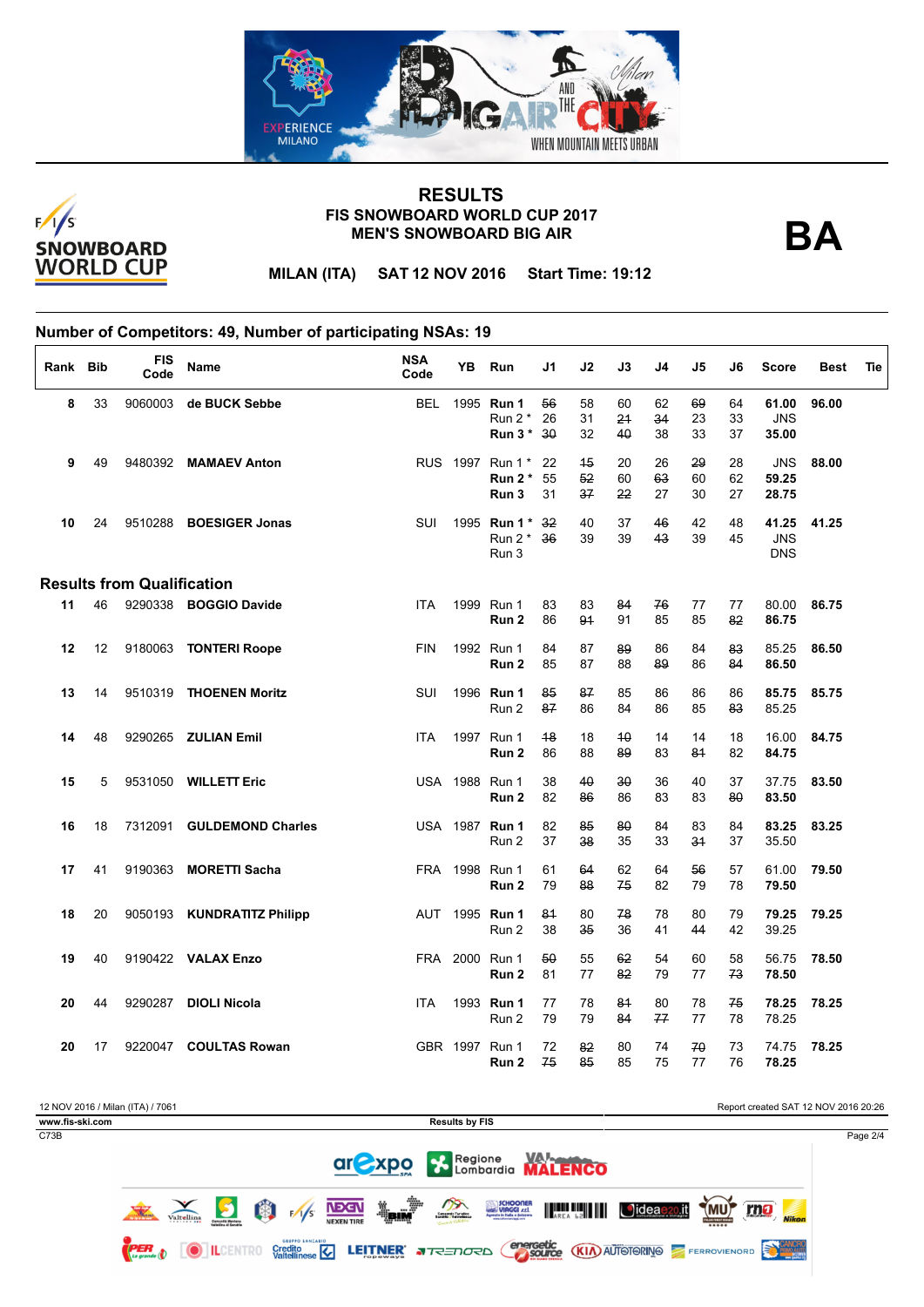



**BA**

**MILAN (ITA) SAT 12 NOV 2016 Start Time: 19:12**

| Rank Bib |    | <b>FIS</b><br>Code | <b>Name</b>                  | <b>NSA</b><br>Code | YB   | Run                            | J1       | J2                    | J3         | J4       | J5       | J6       | <b>Score</b>   | Best  | Tie |
|----------|----|--------------------|------------------------------|--------------------|------|--------------------------------|----------|-----------------------|------------|----------|----------|----------|----------------|-------|-----|
| 22       | 42 |                    | 9150120 HORAK Petr           |                    |      | CZE 1991 Run 1<br>Run 2        | 80<br>24 | 79<br>21              | 85<br>20   | 77<br>17 | 76<br>16 | 74<br>45 | 78.00<br>18.50 | 78.00 |     |
| 22       | 11 |                    | 9410042 GARCIA KNIGHT Carlos | NZL                |      | 1997 Run 1<br>Run 2            | 78<br>28 | 80<br>33              | 83<br>27   | 78<br>27 | 76<br>29 | 76<br>27 | 78.00<br>27.75 | 78.00 |     |
| 24       | 13 | 1224984            | <b>NICHOLLS Jamie</b>        |                    |      | GBR 1993 Run 1<br>Run 2        | 78<br>29 | 78<br>27              | 82<br>26   | 80<br>23 | 74<br>29 | 75<br>26 | 77.75<br>27.00 | 77.75 |     |
| 25       | 21 | 9420146            | <b>OLIMSTAD Markus</b>       |                    |      | NOR 1994 Run 1<br>Run 2        | 69<br>44 | 77<br>33              | 81<br>30   | 79<br>34 | 78<br>38 | 76<br>31 | 77.50<br>34.00 | 77.50 |     |
| 26       | 15 | 9180071            | <b>PAUMOLA Ville</b>         | <b>FIN</b>         |      | 1991 Run 1<br>Run 2            | 63<br>69 | 65<br>75              | 66<br>86   | 64<br>77 | 66<br>70 | 68<br>80 | 65.25<br>75.50 | 75.50 |     |
| 27       | 2  |                    | 9530579 BEAUCHEMIN Eric      |                    |      | USA 1991 <b>Run 1</b><br>Run 2 | 76<br>24 | 70<br>21              | 73<br>24   | 76<br>17 | 73<br>46 | 74<br>20 | 74.00<br>20.50 | 74.00 |     |
| 28       | 30 | 9290315            | <b>MAFFEI Alberto</b>        | <b>ITA</b>         | 1995 | Run 1<br>Run 2                 | 26<br>74 | 22<br>76              | $+7$<br>69 | 24<br>75 | 21<br>74 | 26<br>71 | 23.25<br>73.50 | 73.50 |     |
| 29       | 47 | 9490214            | <b>ARAGON Jose Antonio</b>   | <b>ESP</b>         |      | 2000 Run 1<br>Run 2            | 72<br>30 | 72<br>30              | 70<br>24   | 74<br>48 | 75<br>27 | 72<br>25 | 72.50<br>26.50 | 72.50 |     |
| 30       | 39 |                    | 9290314 LIVIERO Nicola       | <b>ITA</b>         |      | 1999 Run 1<br>Run 2            | 68<br>24 | 69<br>27              | 64<br>17   | 68<br>45 | 68<br>17 | 66<br>19 | 67.50<br>19.25 | 67.50 |     |
| 31       | 27 | 9290243            | <b>GRUBER Simon</b>          | <b>ITA</b>         |      | 1987 Run 1<br>Run 2            | 27<br>66 | 33 <sub>o</sub><br>66 | 29<br>68   | 27<br>72 | 25<br>64 | 25<br>69 | 27.00<br>67.25 | 67.25 |     |
| 32       | 34 | 1554994            | <b>PETRUSEVICS Toms</b>      | LAT                |      | 1992 Run 1<br>Run 2            | 66<br>68 | 65<br>68              | 70<br>64   | 66<br>69 | 64<br>67 | 62<br>64 | 65.25<br>66.75 | 66.75 |     |
| 33       | 28 | 9290268            | <b>LAUZI Emiliano</b>        | <b>ITA</b>         |      | 1994 Run 1<br>Run 2            | 26<br>62 | 28<br>72              | 22<br>66   | 30<br>65 | 32<br>68 | 29<br>66 | 28.25<br>66.25 | 66.25 |     |
| 34       | 29 |                    | 9510362 SUTTER Gian Andrea   | SUI                |      | 1999 Run 1<br>Run 2            | 55<br>38 | 60<br>35              | 59<br>40   | 62<br>29 | 60<br>35 | 59<br>33 | 59.50<br>35.25 | 59.50 |     |
| 35       | 36 |                    | 9290318 FRAMARIN Loris       | <b>ITA</b>         |      | 1998 Run 1<br>Run 2            | 20<br>53 | 20<br>57              | 44<br>60   | 20<br>61 | 18<br>62 | 20<br>58 | 19.50<br>59.00 | 59.00 |     |
| 36       | 19 | 9180120            | <b>JARVILEHTO Kalle</b>      | <b>FIN</b>         |      | 1995 Run 1<br>Run 2            | 35<br>55 | 30<br>50              | 26<br>55   | 28<br>45 | 30<br>50 | 28<br>45 | 29.00<br>50.00 | 50.00 |     |

| 12 NOV 2016 / Milan (ITA) / 7061 | Report created SAT 12 NOV 2016 20:26                                                                                                                                                                                                                                                                                                 |          |
|----------------------------------|--------------------------------------------------------------------------------------------------------------------------------------------------------------------------------------------------------------------------------------------------------------------------------------------------------------------------------------|----------|
| www.fis-ski.com                  | <b>Results by FIS</b>                                                                                                                                                                                                                                                                                                                |          |
| C73B                             |                                                                                                                                                                                                                                                                                                                                      | Page 3/4 |
|                                  | <b>are XPO &amp; Regione WALENCO</b>                                                                                                                                                                                                                                                                                                 |          |
|                                  | <b>Telly</b><br><b>MA</b><br>SCHOONER<br>Agentie In Italia + School<br>Agentie In Italia + School<br>面<br><b>NBGN</b><br>AREA LE<br>(MU)<br>Oideae <sub>20.it</sub><br>rno<br><b>CALL AND THE REAL PROPERTY</b><br>F/1/s<br>Consorzio Turistico<br>Sondrio - Valmelinsco<br>Valtellina<br><b>Nikon</b><br><b>NEXEN TIRE</b><br>***** |          |
|                                  | <b>GRUPPO EANCARIO</b><br><b>energetic (KIA)</b> AUTOTORINO<br><b>PER</b><br>Credito<br>Valtalinece <b>V</b><br><b>LEITNER J</b> TREDORD<br>ш                                                                                                                                                                                        |          |